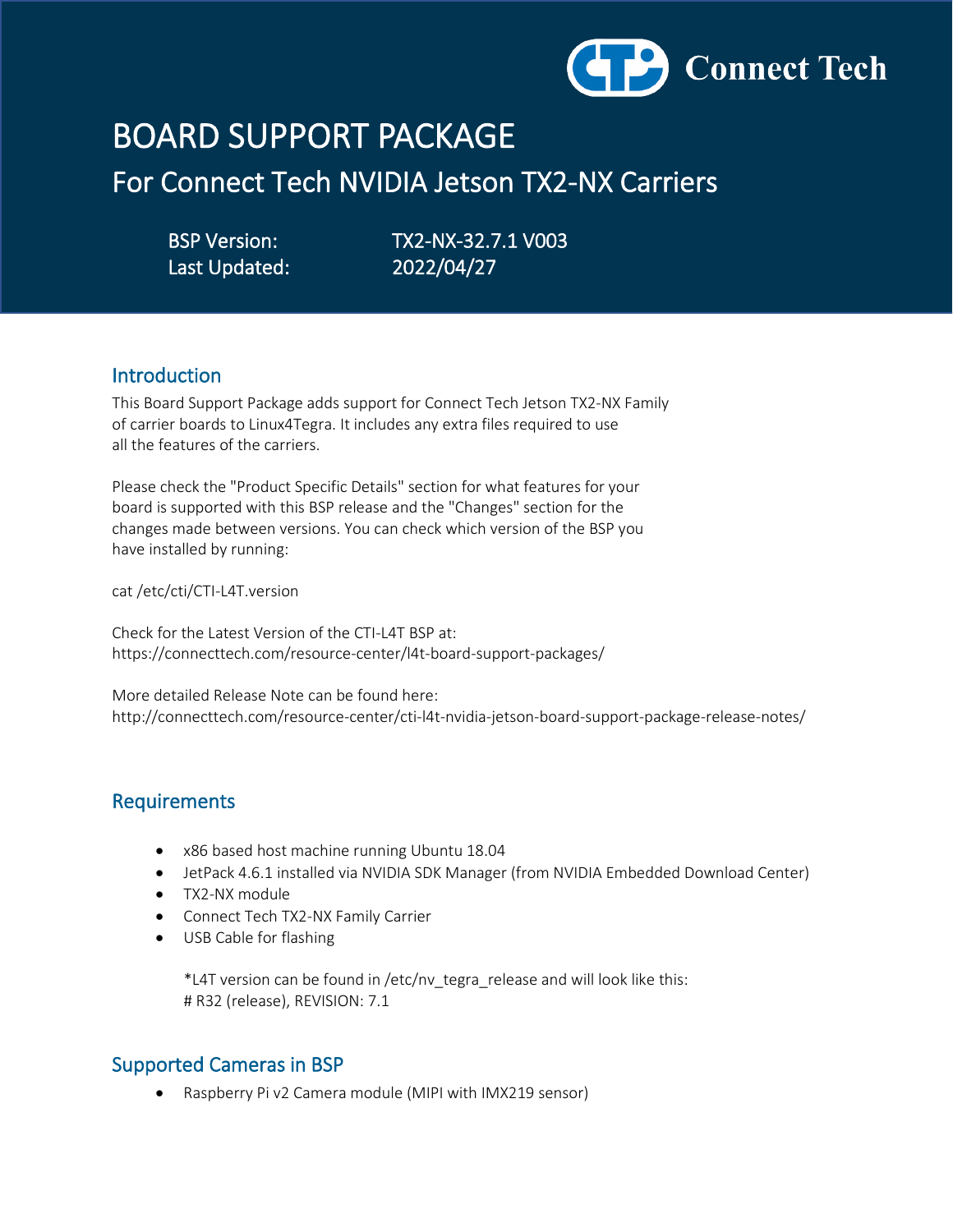

- ArduCAM (MIPI with IMX477 sensor)
- ECON e-CAM30 (MIPI with AR0330 sensor)
- ECON e-CAM80 (MIPI with IMX415 sensor)
- Framos Camera module (MIPI with IMX415 sensor)
- Framos Camera module (MIPI with IMX464 sensor)
- Framos Camera module (MIPI with IMX290 sensor)
- Framos Camera module (MIPI with IMX327 sensor)
- Framos Camera module (MIPI with IMX412 sensor)
- Framos Camera module (MIPI with IMX462 sensor)
- Framos Camera module (MIPI with IMX477 sensor)
- Framos Camera module (MIPI with IMX577 sensor)
- Framos Camera module (MIPI with IMX296 sensor)
- Framos Camera module (MIPI with IMX297 sensor)
- Framos Camera module (MIPI with IMX334 sensor)
- Framos Camera module (MIPI with IMX335 sensor)
- Framos Camera module (MIPI with IMX565 sensor)

# Installation (Prefered approach)

- Before Installing the BSP you will need to install Jetpack 4.6.1 on the x86 host system using the NVIDIA SDK Manager or from the source packages on NVIDIA's website as detailed below.
- Copy the CTI-L4T-TX2-NX-32.7.1-V###.tgz package into ~/nvidia/nvidia\_sdk/JetPack\_4.6.1\_Linux\_JETSON\_TX2\_NX\_DEVKIT/Linux\_for\_Tegra/
- Extract the BSP: tar -xzf CTI-L4T-TX2-NX-32.7.1-V###.tgz
- Change into the CTI-L4T directory: cd ./CTI-L4T
- Run the install script (as root or sudo) to automatically install the BSP files to the correct locations:

 sudo ./install.sh cd ..

- The CTI-L4T BSP is now installed on the host system and it should now be able to flash the TX2-NX.
- To flash on the TX2-NX use the following (do not add ".conf"):

 CTI Assisted Flashing: ./cti-flash.sh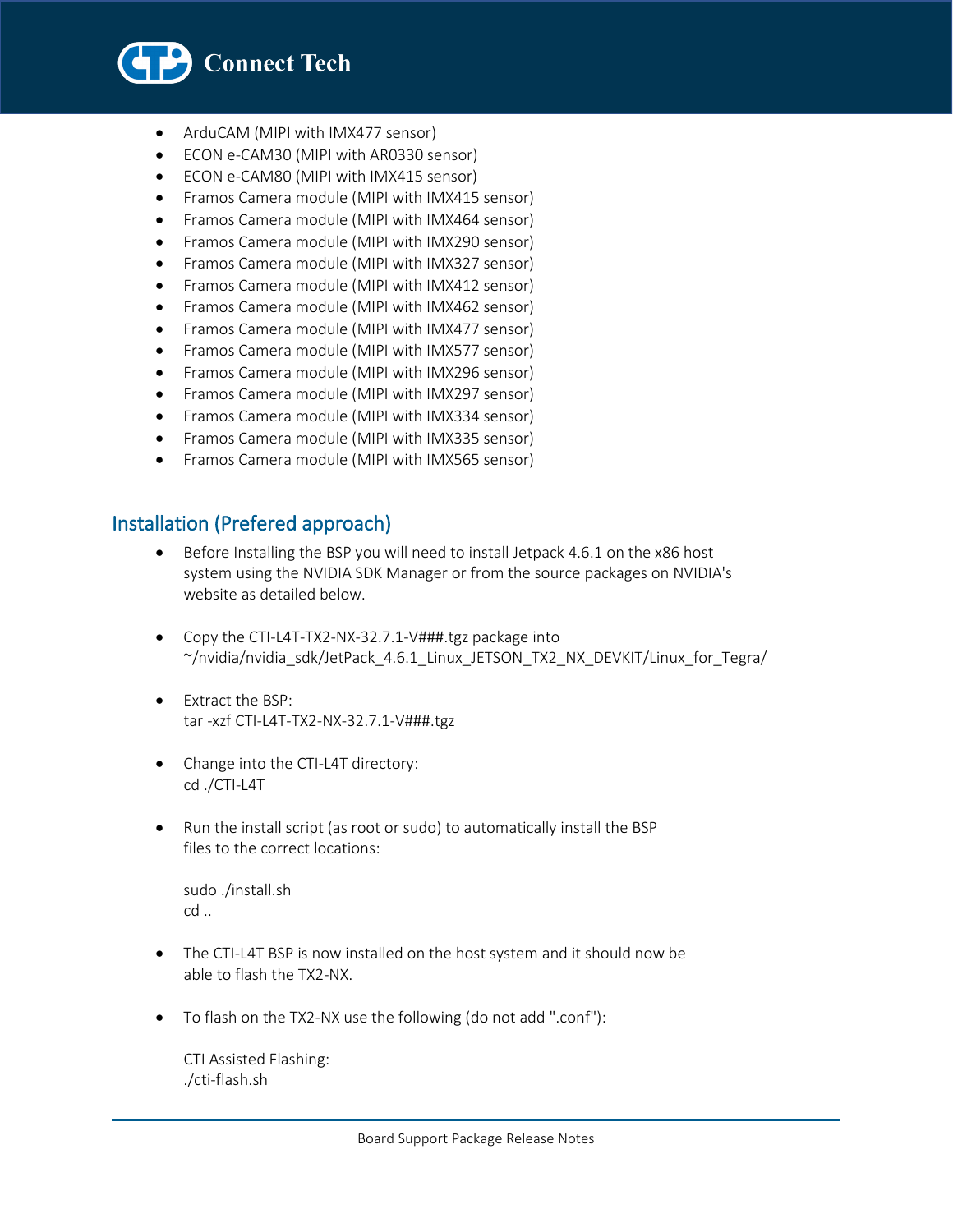

 Manual Flash: ./flash.sh cti/tx2-nx/<board>/<config> mmcblk0p1 ./flash.sh cti/tx2-nx/photon/base mmcblk0p1

# Installing JetPack from NVIDIA's Source packages (Alternate approach)

- Go to https://developer.nvidia.com/embedded/linux-tegra-archive and click on the green button labeled "32.7.1 >"
- Download the "L4T Driver Package (BSP)" and "Sample Root Filesystem" files for TX2 NX. Alternatively, you can use the files "Jetson\_Linux\_R32.7.1\_aarch64.tbz2" and "Tegra\_Linux\_Sample-Root-Filesystem\_R32.7.1\_aarch64.tbz2" from your SDKManager downloads folder (This would be the folder you selected as the "Download folder" in step 2 "Details and License" of SDKManager).
- Create a directory named ~/nvidia/nvidia\_sdk/JetPack\_4.6.1\_Linux\_JETSON\_TX2\_NX\_DEVKIT/ and copy the "Jetson\_Linux\_R32.7.1\_aarch64.tbz2" file you downloaded into that directory.
- Unzip the tarball with "sudo tar jxf Jetson\_Linux\_R32.7.1\_aarch64.tbz2".

You should now have a new directory called Linux\_for\_Tegra in your folder. Change directories into that and then copy the "Tegra\_Linux\_Sample-Root-Filesystem\_R32.7.1\_aarch64.tbz2" file you downloaded into the rootfs folder.

• Change into the rootfs folder and unzip the tarball with

"sudo tar jxf Tegra\_Linux\_Sample-Root-Filesystem\_R32.7.1\_aarch64.tbz2"

• You can change directories back to  $\gamma$ /nvidia/nvidia\_sdk/JetPack\_4.6.1\_Linux\_JETSON\_TX2\_NX\_DEVKIT/Linux\_for\_Tegra/ and run:

"sudo ./apply\_binaries.sh"

 if you wish to flash one of NVIDIA's devkits, or move on to installing CTI's BSP with the instructions above.

## Flashing TX2-NX

- Connect the TX2-NX and Carrier to the computer via USB following the instructions in the appropriate manual
- Put the system to be flashed into recovery mode, following the instructions in the appropriate manual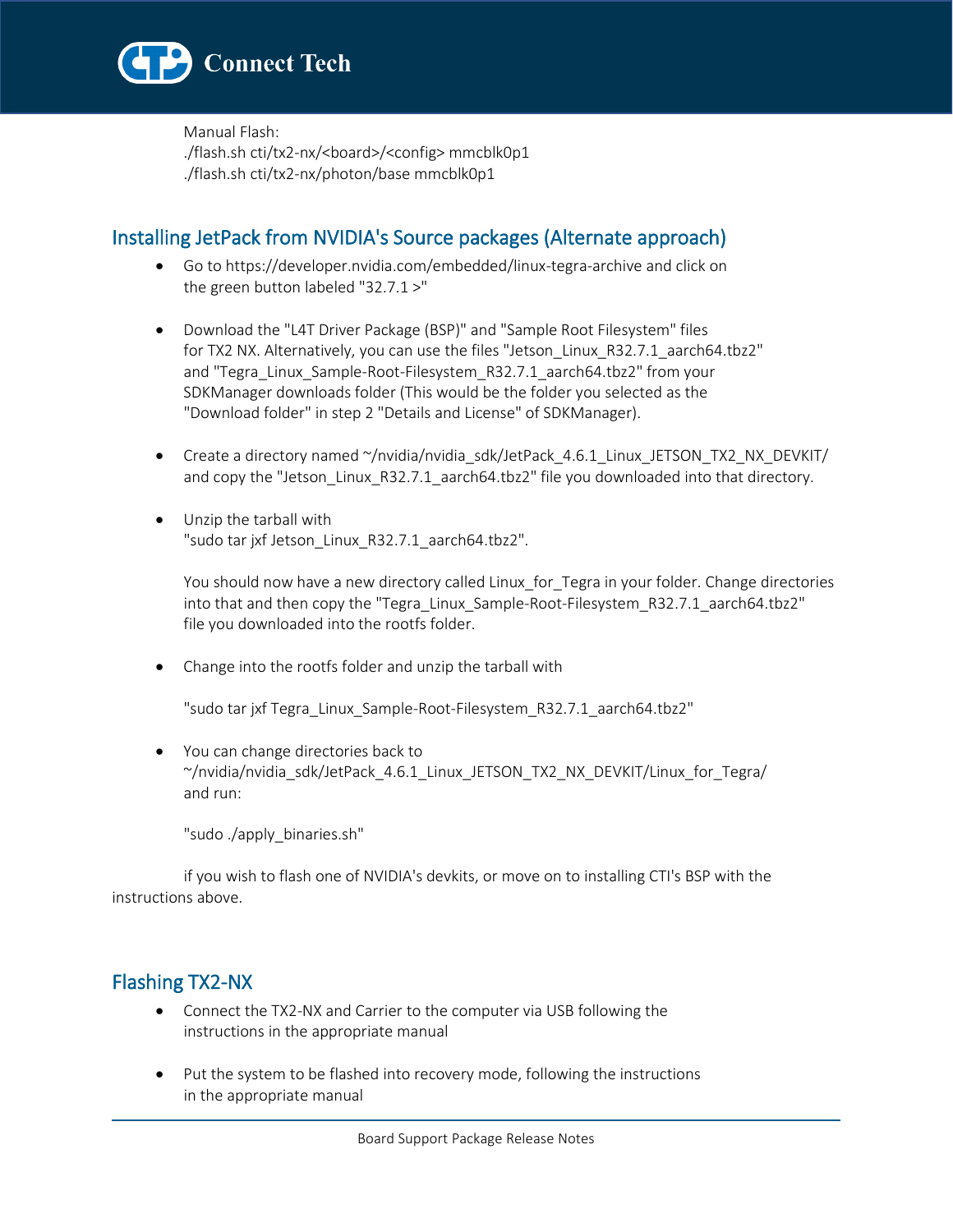

- Run "./cti-flash.sh" or "./flash.sh cti/tx2-nx/<br/>board> mmcblk0p1" from Linux\_for\_Tegra directory
- Once the flashing has completed, the TX2-NX will reboot
- To switch between different boards, you can repeat these steps. Alternatively follow the instructions below for runtime switching profiles on the TX2-NX

## Switching Profiles on TX2-NX

- Open a terminal on the TX2-NX
- Run "sudo cti-tx2-nx-fdt.sh"
- Select the profile you wish to switch to from the menu
- Restart the system

# Product Specific Details

### NGX003 (Photon)

- USB 2.0 and 3.0 Support
- USB OTG Support
- MIPI Camera Support
- HDMI Support
- Micro SD Card Support
- NVMe Card Support
- PoE Support
- Wifi/Bluetooth Card Support
- Cellular Card Support
- RGB LED Support
- UART Support
- I2C Support
- GPIO Support
- PWM Fan Support

#### NGX004 (Quark)

- USB 2.0 and 3.0 Support
- USB OTG Support
- MIPI Camera Support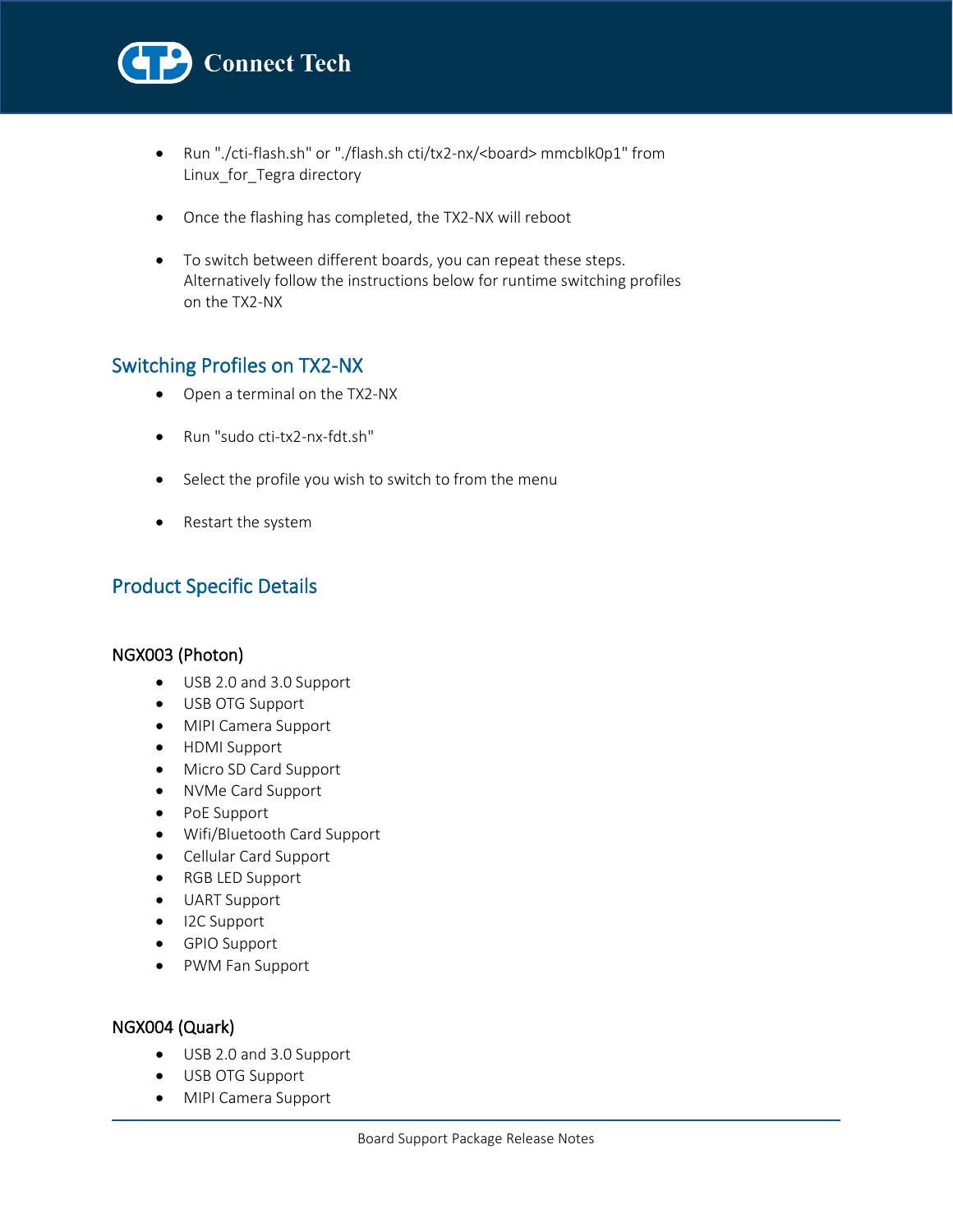

• Micro SD Card

l

- GbE Phy Support
- CAN Support
- UART Support
- I2C Support
- GPIO Support
- SPI Support
- PWM Support
- PWM Fan Support

### NGX006 (Rudi-NX)

- USB 2.0 and 3.0 Support
- USB OTG Support
- HDMI Support
- SD Card Support
- NVMe Card Support
- CAN Support
- GbE Phy Support
- Cellular Card Support
- Wifi/Bluetooth card Support
- UART Support
- RS485 Support
- I2C Support
- GPIO Support
- SPI Support
- PWM Support

### NGX007 (Boson)

- USB 2.0 and 3.0 Support
- USB OTG Support
- FRAMOS Camera Support
- Display(HDMI)
- Wifi/Bluetooth Support
- Micro SD Card Support
- NVMe Card Support
- CAN Support
- SPI Support
- PWM Support
- I2C Support
- GPIO Support
- PWM Fan Support
- UART Support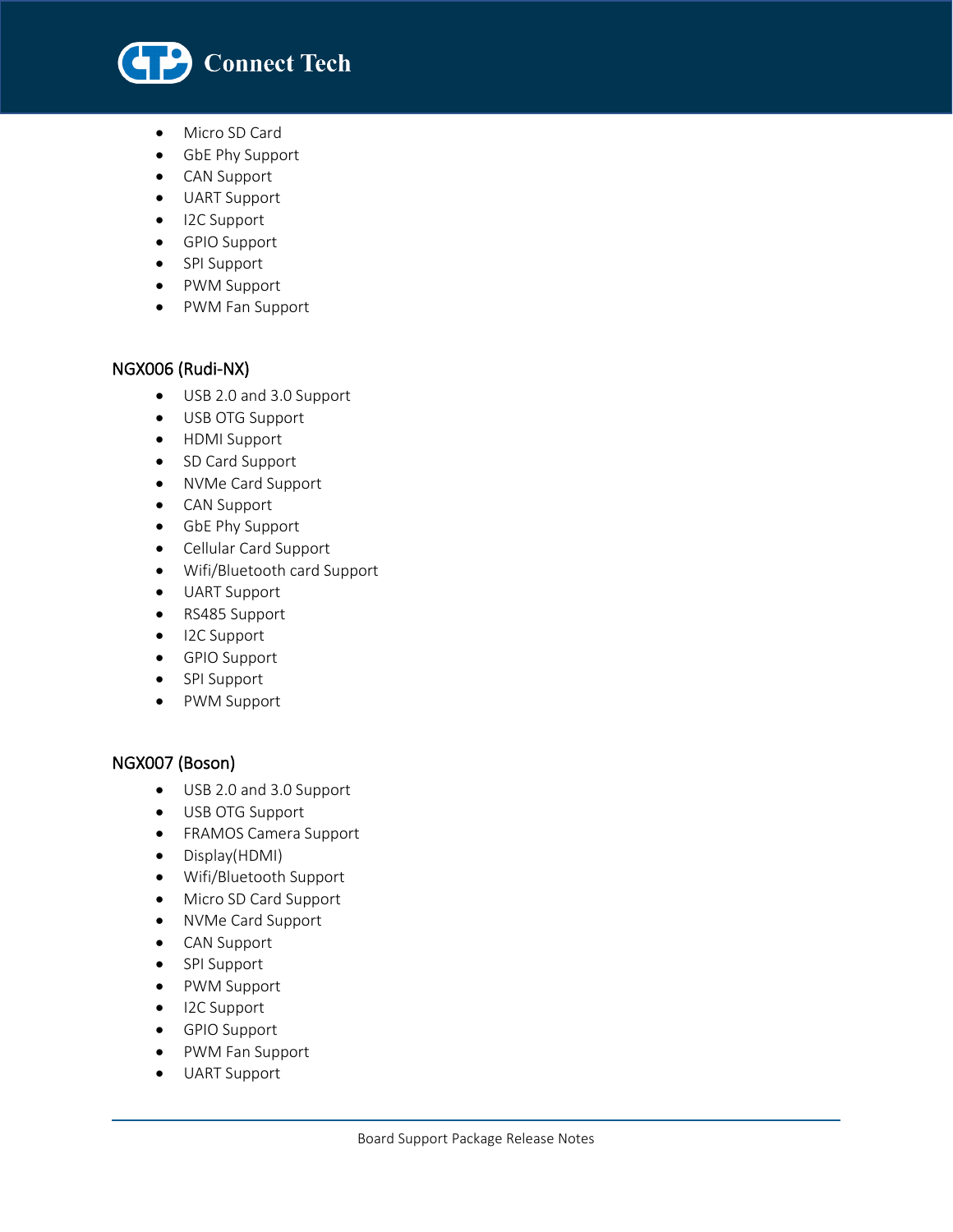

## **Changes**

l

Version TX2-NX-32.7.1 V003, Apr 27, 2022

- Added support for Arducam IMX477 on Quark
- Added PTN5150 USB Current limit advertisement config support for NGX014 to NGX004 dtb (NGX014 = Quark + PTN5150 USB CC Logic Chip)

Version TX2-NX-32.7.1 V002, Apr 08, 2022

• Added support for Arducam IMX477 on Photon

Version TX2-NX-32.7.1 V001, Mar 21, 2022

- Initial Release for JetPack 4.6.1
- Added support for additional Framos cameras on Boson (IMX464, IMX290, IMX327, IMX412, IMX462, IMX477, IMX577, IMX296, IMX297, IMX334, IMX335, and IMX565)
- Fixed bug with Boson OTG support
- Fixed DTB switch bug that was occurring after OTA update from earlier L4T versions.

Version TX2-NX-32.6.1 V003, Feb 18, 2022

- Added support for e-CAM30 and e-CAM80 on Photon and Quark
- Added support for Rudi-NX carrier

Version TX2-NX-32.6.1 V002, Nov 19, 2021

• Fixed UART1 bug. Port now working on /dev/ttyTHS2 on applicable carriers.

Version TX2-NX-32.6.1 V001, Sep 18, 2021

- Initial release on Jetpack 4.6 L4T 32.6.1
- Support for Photon, Quark and Boson
- Supported camera is IMX219 and IMX415
- Device tree switching and bootloader OTA are supported.

Version TX2-NX-32.5.1 V001, Mar 22, 2021

- Initial Release for the TX2-NX
- Support for Photon, Quark and Boson
- Supported camera is IMX219 and IMX415
- Device tree switching and bootloader OTA are not supported.

## Contact Connect Tech

If you have any problems, questions or suggestions regarding the Board Support Package and hardware, please feel free to contact Connect Tech Inc.

| Contact Information |                                                                                                                                     |  |
|---------------------|-------------------------------------------------------------------------------------------------------------------------------------|--|
| Support             | Please go to the Connect Tech Resource Center for product manuals,<br>installation guides, device drivers, BSPs and technical tips. |  |